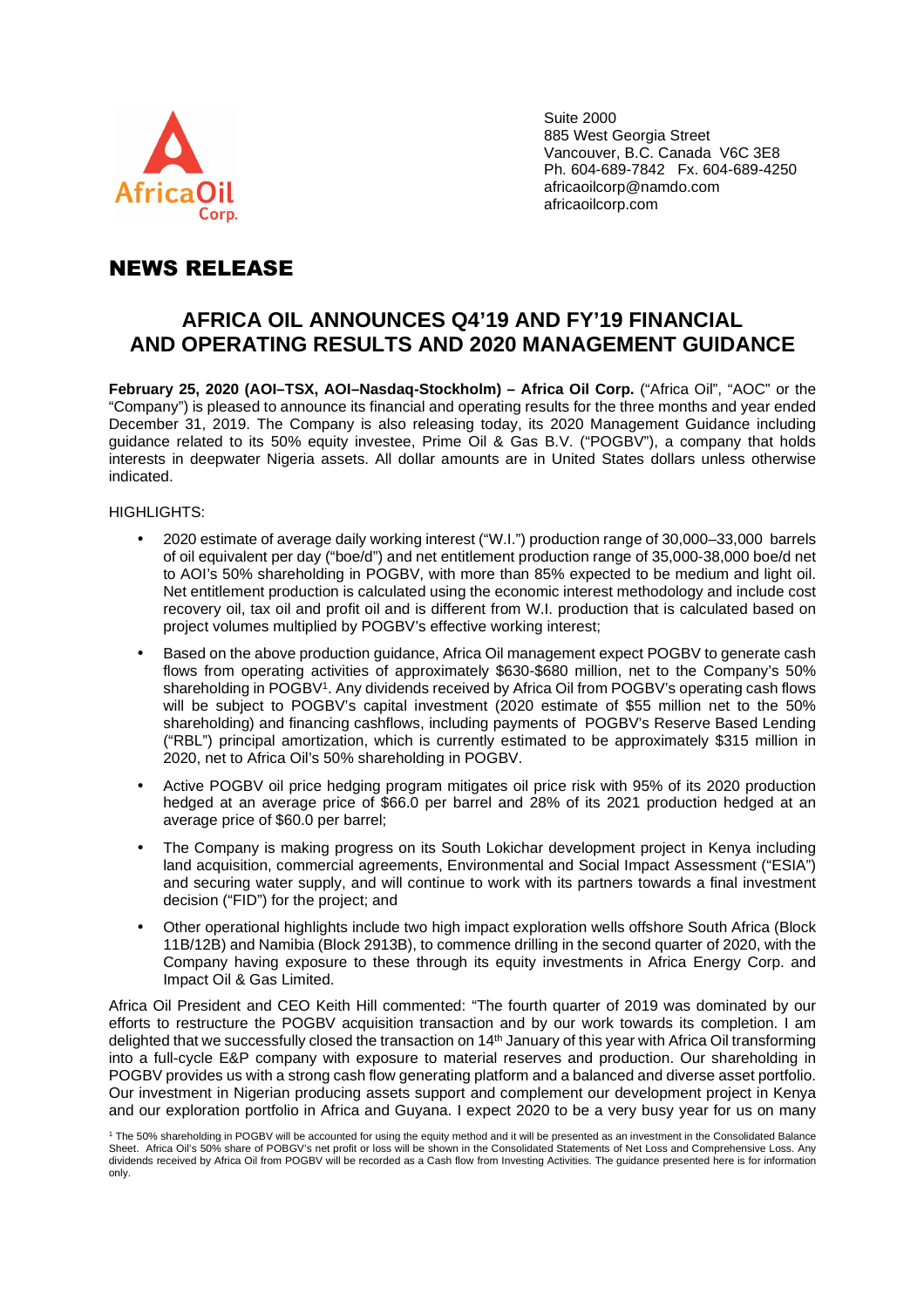fronts. We will work with our partners in POGBV to optimise its capital structure, with a possible partial refinancing of the RBL facility, in order to maximise dividends to the POGBV shareholders. We have seen significant advances in all aspects of the Kenya project and will continue to work closely with our partners in Kenya to progress the South Lokichar project towards a final investment decision. We are also looking forward to high impact exploration wells in our African exploration portfolio with the upcoming Luiperd and Venus wells expected to start drilling by end of the first half of this year. These are significant wells that could substantially increase the value of our investments in Africa Energy and Impact, in case of success. In Guyana, we continue to support Eco Atlantic's management team as they work to progress exploration activities on the Orinduik block, which we view as a highly prospective block in one of the most attractive exploration regions worldwide. On behalf of the Board, I would like to thank our shareholders for their continuing support as we grew the Company's asset base and transformed Africa Oil into a diversified Africa focused oil and gas company."

## **2019 Fourth Quarter and Year End Financial Results**

(Thousands United States Dollars, except Per Share and Share Amounts)

|                                                  | December 31, 2019 | December 31, 2018 |
|--------------------------------------------------|-------------------|-------------------|
|                                                  |                   |                   |
| Cash and cash equivalents                        | 329,464           | 370,337           |
| Total assets                                     | 812,305           | 953,911           |
| <b>Total liabilities</b>                         | 45,602            | 31,831            |
| Total equity attributable to common shareholders | 766,703           | 922,080           |
| Working capital                                  | 290,749           | 340,745           |

|                                                                              | Three months<br>ended<br>December 31,<br>2019 | Three months<br>ended<br>December 31.<br>2018 | Year ended<br>December 31,<br>2019 | Year ended<br>December 31,<br>2018 |
|------------------------------------------------------------------------------|-----------------------------------------------|-----------------------------------------------|------------------------------------|------------------------------------|
| Operating expenses                                                           | 147,692                                       | 20.171                                        | 165,006                            | 73,521                             |
| Net loss                                                                     | 146.198                                       | 18,221                                        | 156,769                            | 66,714                             |
| Net loss per share (basic and diluted)                                       | 0.31                                          | 0.04                                          | 0.33                               | 0.14                               |
| Weighted average number of shares outstanding<br>(basic and diluted) ('000s) | 471,214                                       | 470.568                                       | 471.076                            | 468,046                            |
| Number of shares outstanding ('000s)                                         | 471,214                                       | 470.568                                       | 471,214                            | 470.568                            |
|                                                                              |                                               |                                               |                                    |                                    |
| Cash flows used in operations                                                | (4,633)                                       | (1,939)                                       | (4, 484)                           | (1,949)                            |
| Cash flows provided by (used in) investing                                   | 4,142                                         | (10, 652)                                     | (35, 125)                          | (19, 353)                          |
| Cash flows used in financing                                                 | (334)                                         |                                               | (1,222)                            | (568)                              |
| Total change in cash and cash equivalents                                    | (845)                                         | (12,664)                                      | (40, 873)                          | (21, 953)                          |
| Change in share capital                                                      |                                               | 14,333                                        | 824                                | 14,333                             |
| Change in contributed surplus                                                | 401                                           | 254                                           | 568                                | 1,007                              |
| Change in deficit                                                            | (146, 198)                                    | (18, 221)                                     | (156, 769)                         | (66, 714)                          |
| Total change in equity                                                       | (145, 797)                                    | (17, 967)                                     | (155, 377)                         | (51, 374)                          |

The financial information in this table was selected from the Company's audited consolidated financial statements for the year ended December 31, 2019. The Company's consolidated financial statements, notes to the financial statements, management's discussion and analysis for the years ended<br>December 31, 2019 and 2018, and the 2019 Annual Information Form have been Company's website (www.africaoilcorp.com).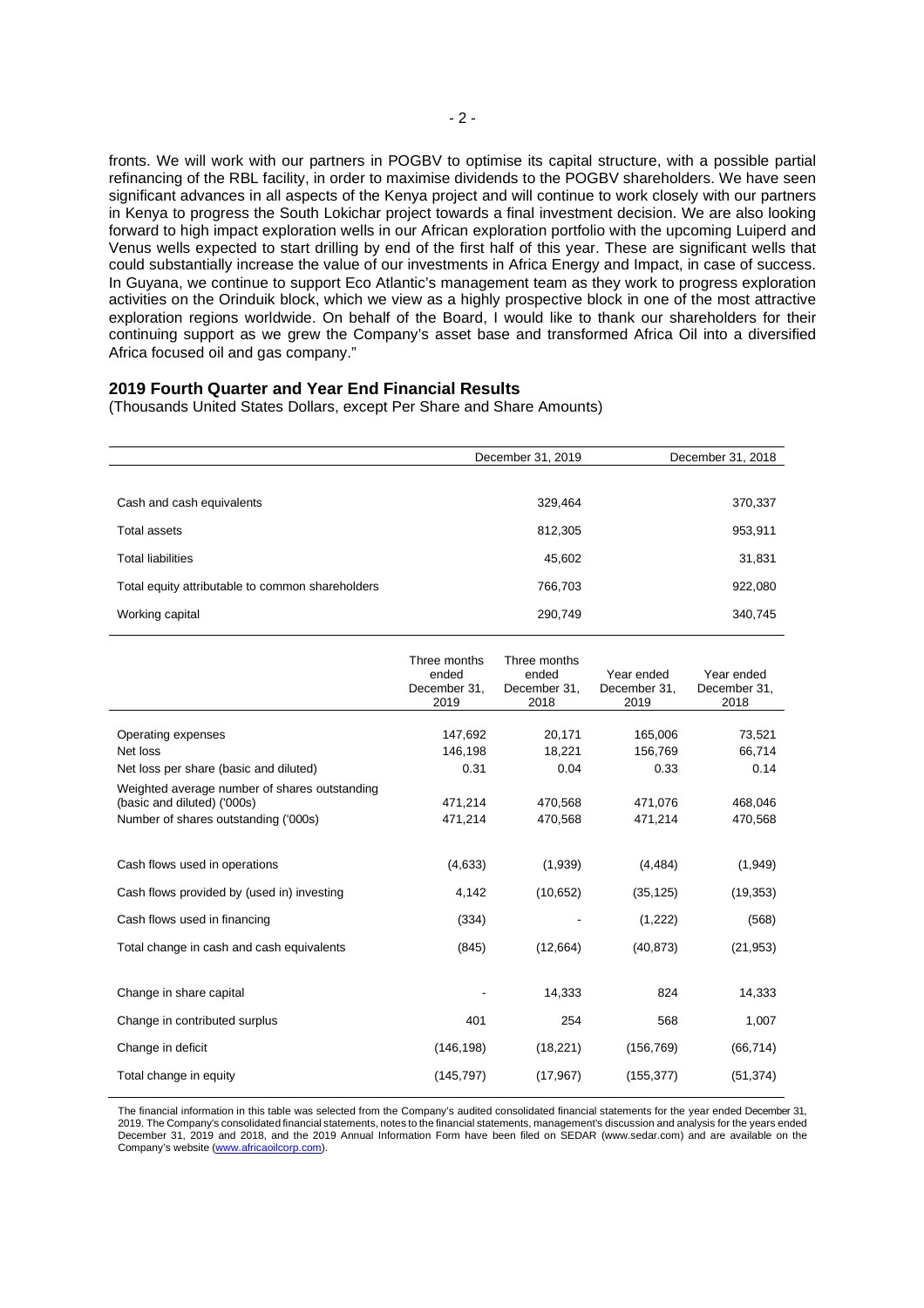## FINANCIAL POSITION AND EARNINGS

The Company ended the year with cash of \$329.5 million and working capital of \$290.7 million in comparison to cash of \$370.3 million and working capital of \$340.7 million at the end of 2018. The value of the exploration portfolio which includes shareholdings in Africa Energy Corp., Eco (Atlantic) Oil & Gas Ltd. and Impact Oil and Gas Limited were estimated at year end to be approximately \$108 million.

In January 2020, the Company announced the closing of the acquisition of a 50% interest in POGBV. The total payment by AOC to close the Acquisition, including the Nigerian Government's consent fee, amounted to \$519.5 million. This includes a deferred payment of \$24.8 million which is due by end of June 2020. The payment of \$519.5 million was funded through a loan facility of \$250.0 million with BTG and a cash payment of \$269.5 million. A deferred payment of \$118.0 million, subject to update, may be due to the seller depending on the date and ultimate OML 127 tract participation in the Agbami field. On February 4, 2020 POGBV paid a dividend of \$125.0 million with a net payment to Africa Oil of \$62.5 million related to its 50% shareholding interest. The Company intends to apply this amount, and any future dividends, in priority towards the repayment of its loan facility, in order to accelerate the repayment of the loan principal amount.

To finance its future acquisition, exploration, development and operating costs, including the Kenya development project, AOC may require financing from external sources, including issuance of new shares, issuance of debt or executing working interest farmout or disposition arrangements. There can be no assurance that such financing arrangements will be available to the Company or, if available, that it will be offered on terms acceptable to AOC.

Investments in intangible exploration expenditures of \$35.4 million were incurred during the year ended December 31, 2019 (\$44.8 million for the year ended December 31, 2018).

These expenditures relate primarily to the Company's share of appraisal stage projects (Blocks 10BB and 13T – Kenya) and include expenditures related to the following activities: geological and geophysical studies, development studies (including upstream and midstream FEEDs, land acquisition, ESIAs, water acquisition and subsurface reservoir studies) and general and administrative costs incurred in relation the Company's Production Sharing Agreements.

Operating expenses increased \$91.5 million during the year ended December 31, 2019 compared to the same period in 2018. The Company recognized a non-cash impairment relating to the Company's intangible exploration assets in Kenya of \$139.5 million during 2019 compared to a \$49.6 million impairment of intangible exploration assets during the year ended December 31, 2018 relating to the relinquishment of Block 9 in Kenya as well as the relinquishment of the Rift Basin block in Ethiopia. The 2019 impairment is the result of an impairment test carried out to estimate the fair value of the intangible exploration assets relative to the carrying cost amount of these assets. Salaries and benefits increased \$0.8 million during the year ended December 31, 2019 which is primarily due to an increase in annual short-term incentive pay as well as additional staff in the new office in London.

Office and general increased \$1.4 million due to consulting work being performed on potential business opportunities and the creation of a new office in London. Depreciation increased \$0.5 million due to the depreciation expenses associated with the new office and living accommodations in London. Professional fees increased \$0.5 million due to due diligence being performed on potential business opportunities. The Company recognized \$1.1 million in losses during the year ended December 31, 2018 relating to the revaluation of Impact warrants acquired during the first quarter of 2018. These warrants were exercised at the end of 2018. The share of loss from equity investments increased \$1.5 million during the year ended December 31, 2019 compared to the year ended December 31, 2018.

#### SUBSEQUENT EVENTS

Other than the POGBV acquisition that has already been covered in the previous section, the following is a highlight of other material subsequent events:

• On February 7, 2020, a wholly owned subsidiary of the Company completed the acquisition of a 20% participating interest in the Block 3B/4B Exploration Right from Azinam Limited ("Azinam") for a consideration of approximately \$3.0 million. Africa Oil will assume operatorship for the joint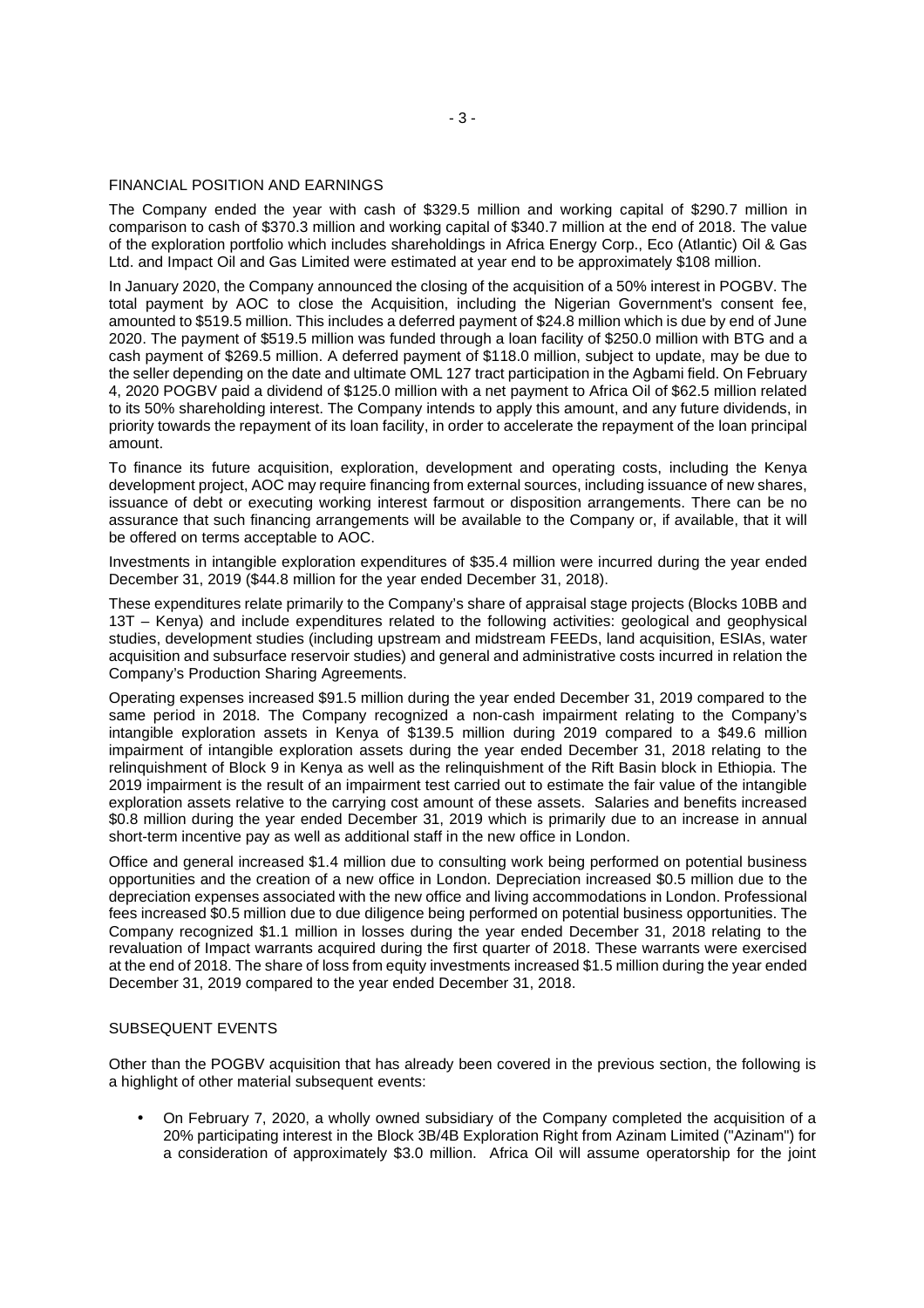venture partners; Azinam will retain a 20% participating interest and Ricocure (Pty) Ltd holds the remaining a 60% participating interest. This block covers an area of 17,581 square kilometers and is located along-trend of an emerging Mid-Cretaceous oil play where operators are planning to drill several key exploratory wells;

- On February 14, 2020, Impact completed a private placement, in which the Company participated, investing approximately \$12.0 million, acquiring approximately 45,000,000 shares increasing the Company's ownership interest in Impact from approximately 29.9% at the end of the year to approximately 32.2%; and
- On January 28, 2020, Africa Energy completed a private placement, in which the Company participated, investing \$5.0 million, acquiring 20,930,000 shares, of a total of 104,652,174 shares issued, decreasing the Company's ownership interest in Africa Energy from approximately 34.5% at the end of the year to approximately 32.6%.

#### 2020 MANAGEMENT GUIDANCE

Africa Oil management expect that most of the Company's 2020 production will be contributed by its 50% shareholding in POGBV. The primary assets of POGBV are an indirect 8% interest in Oil Mining Lease ("OML") 127 and an indirect 16% interest in OML 130. OML 127 is operated by affiliates of Chevron Corporation ("Chevron") and contains the producing Agbami Field. OML 130 is operated by affiliates of TOTAL S.A. ("TOTAL") and contains the producing Akpo and Egina Fields.

The three fields in these two licenses are all giant deep-water fields, located over 100 km offshore Nigeria, and are some of the largest and highest quality in Africa. All three fields have high quality reservoirs and produce light, sweet crude oil.

Two of these fields, Agbami and Akpo, have been on production since 2009. The TOTAL-operated Egina FPSO, started production in December 2018 and ramped up to plateau production of approximately 200,000 barrels of oil per day during the first half of 2019.

Africa Oil Management Guidance for 2020 includes a production guidance range of 30,000-33,000 boe/d on a W.I. basis and net entitlement production range of 35,000-38,000 boe/d, net to AOI's 50% shareholding in POGBV, with more than 85% expected to be medium and light oil. Net entitlement production is calculated using the economic interest methodology and include cost recovery oil, tax oil and profit oil and is different from W.I. production that is calculated based on project volumes multiplied by POGBV's effective working interest.

Based on the above production ranges and POGBV's 2020 hedging program, Africa Oil management estimate POGBV to generate cash flows from operating activities of approximately \$630-\$680 million net to Africa Oil's 50% shareholding in POGBV. Cash flows attributable to Africa Oil will be from dividends received from POGBV. Africa Oil will account for its share of POGBV net profit or loss under the equity method<sup>1</sup>.

Any dividends received by Africa Oil from POGBV's operating cash flows will be subject to POGBV's capital investment and financing cashflows, including payments of POGBV's RBL principal amortization, which is currently estimated to be approximately \$315 million in 2020, net to Africa Oil's 50% shareholding in POGBV.

POGBV is expected to have a 2020 capital investment budget of approximately \$55-60 million net to Africa Oil's 50% shareholding in POGBV.

Africa Oil's 2020 corporate budget is estimated to be approximately \$50 million and includes equity investments in the portfolio companies Africa Energy and Impact Oil and Gas, pre-FID budget for Kenya, other exploration activities and G&A.

The Kenya Joint Venture ("KJV") intends to finalize a FDP, in conjunction with the Ministry of Petroleum and Mining ("MoPM"), which will be submitted in advance of the expiry of the Exploration licenses on Blocks 10BB and 13T in September 2020. This submission in conjunction with the finalization of the commercial agreements that govern the development will transition the exploration licenses to 25-year production licenses.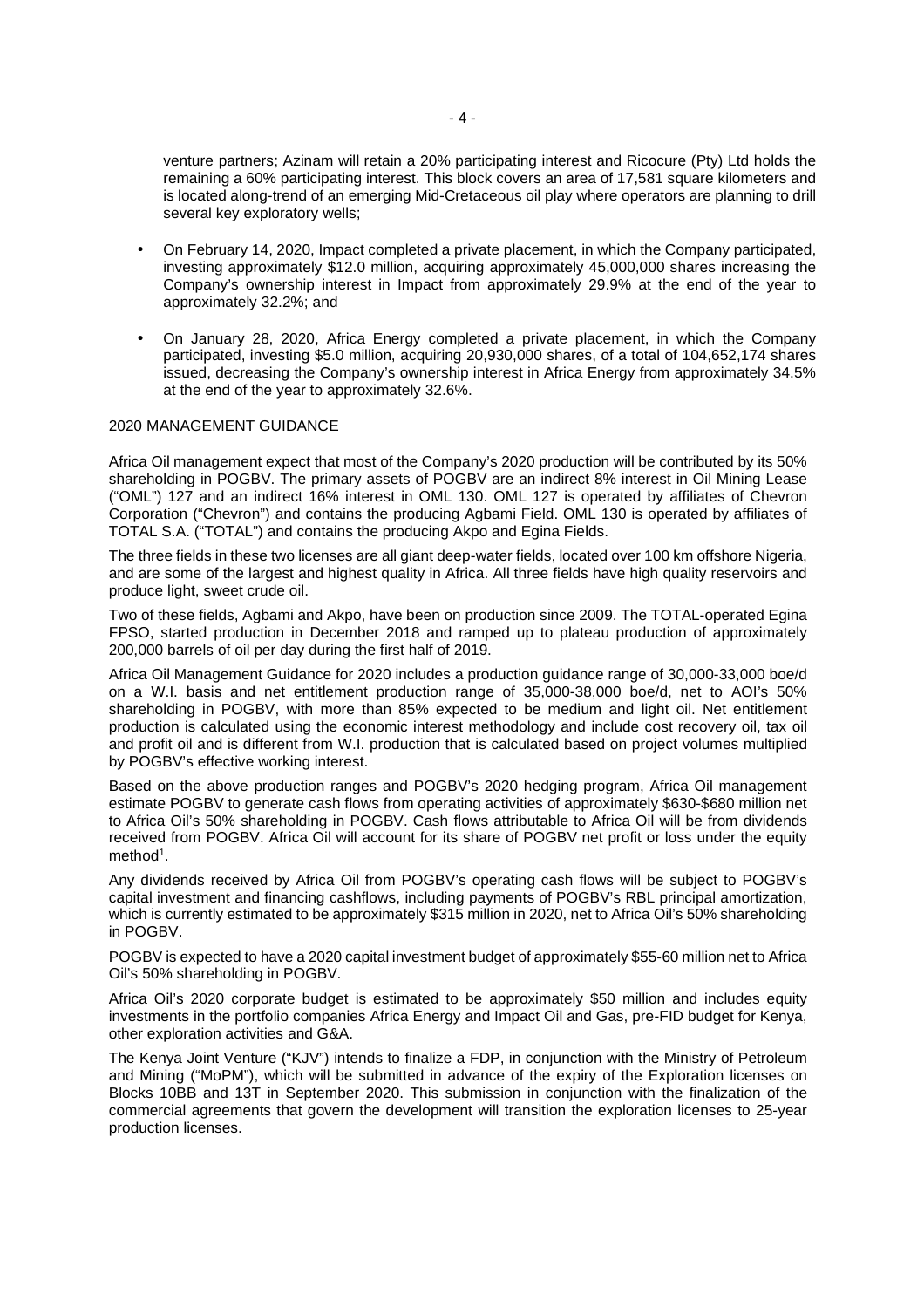#### RESERVES UPDATE REPORT

The Company will file its 'Statement of Reserves' form (National Instrument, NI 51-101 F1) effective 31 December 2019 by end of the first quarter, 2020.

#### **About Africa Oil**

Africa Oil Corp. is a Canadian oil and gas company with producing and development assets in deepwater Nigeria; development assets in Kenya; and an exploration/appraisal portfolio in Africa and Guyana. The Company is listed on the Toronto Stock Exchange and on Nasdaq Stockholm under the symbol "AOI".

For further information, please contact:

Shahin Amini IR and Commercial Manager shahin.amini@africaoilcorp.com T: +44 (0)203 982 6800

Sophia Shane Corporate Development sophias@namdo.com T: +1 (604) 806-3575

#### **Additional Information**

This information is information that Africa Oil Corp. is obliged to make public pursuant to the EU Market Abuse Regulation. The information was submitted for publication, through the agency of the contact person set out below on February 25, 2020 at 9:30 p.m. ET.

## **Advisory Regarding Oil and Gas Information**

The terms boe (barrel of oil equivalent) and MMboe (millions of barrels of oil equivalent) are used throughout this press release. Such terms may be misleading, particularly if used in isolation. The conversion ratio of six thousand cubic feet per barrel (6 Mcf:1 Bbl) of natural gas to barrels of oil equivalent and the conversion ratio of 1 barrel per six thousand cubic feet (1 Bbl:6 Mcf) of barrels of oil to natural gas equivalent is based on an energy equivalency conversion method primarily applicable at the burner tip and does not represent a value equivalency at the wellhead. Given that the value ratio based on the current price of crude oil as compared to natural gas is significantly different from the energy equivalency of 6:1, utilizing a conversion on a 6:1 basis may be misleading as an indication of value.

## **Forward Looking Information**

Certain statements and information contained herein constitute "forward-looking information" (within the meaning of applicable Canadian securities legislation). Such statements and information (together, "forward looking statements") relate to future events or the Company's future performance, business prospects or opportunities.

All statements other than statements of historical fact may be forward-looking statements. Statements concerning proven and probable reserves and resource estimates may also be deemed to constitute forward-looking statements and reflect conclusions that are based on certain assumptions that the reserves and resources can be economically exploited. Any statements that express or involve discussions with respect to predictions, expectations, beliefs, plans, projections, objectives, assumptions or future events or performance (often, but not always, using words or phrases such as "seek", "anticipate", "plan", "continue", "estimate", "expect, "may", "will", "project", "predict", "potential", "targeting", "intend", "could", "might", "should", "believe" and similar expressions) are not statements of historical fact and may be "forwardlooking statements". Forward-looking statements involve known and unknown risks, ongoing uncertainties and other factors that may cause actual results or events to differ materially from those anticipated in such forward-looking statements, including statements pertaining to the 2020 Management Guidance, possible refinancing of the POGBV RBL facility, South Africa (Block 11B/12B) and Namibia (Block 2913B) exploration campaigns, possible future exploration activity on the Orinduik block, the timing to the FID for the South Lokichar project, the results and costs of exploratory drilling activity, uninsured risks, regulatory